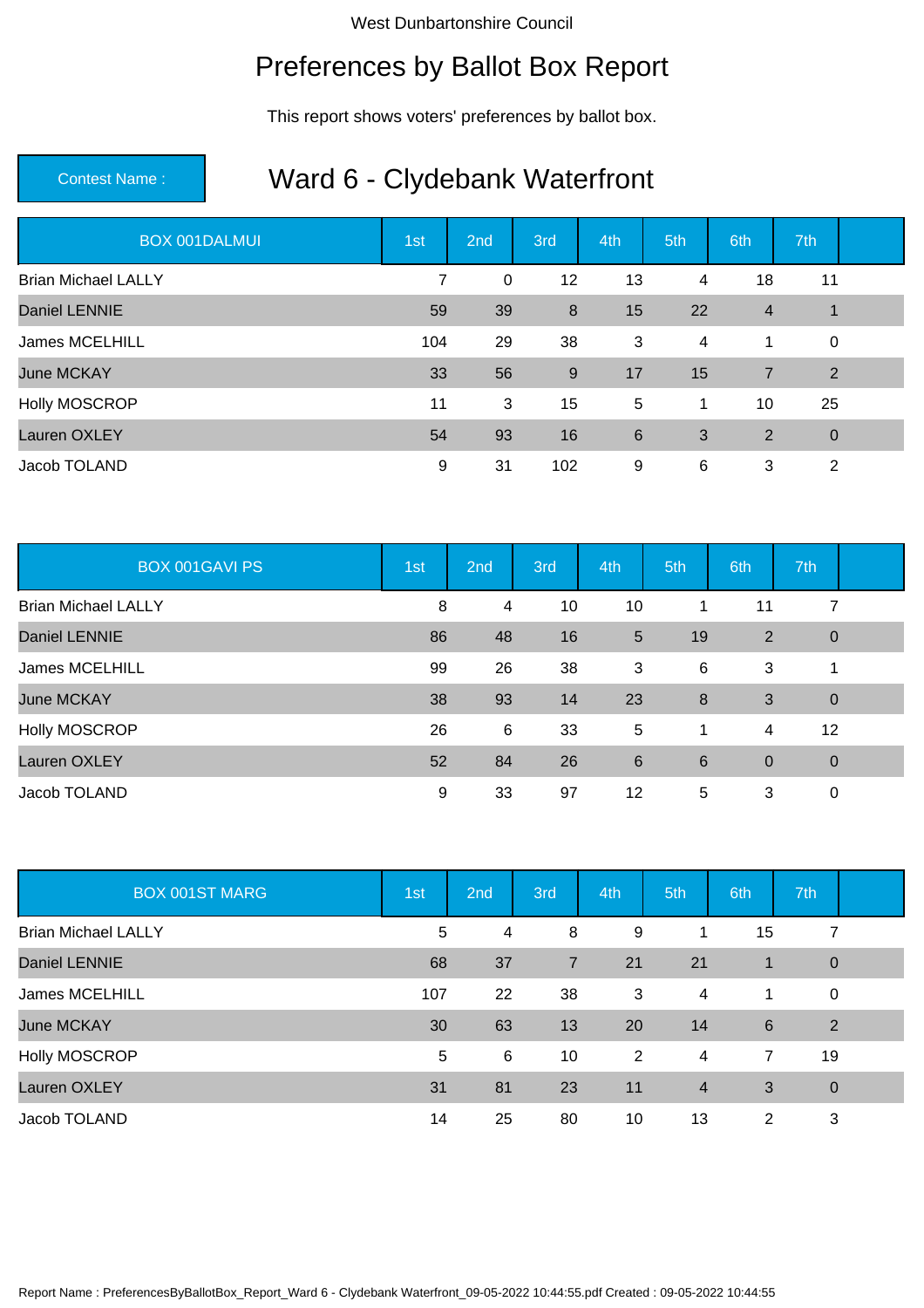## Preferences by Ballot Box Report

This report shows voters' preferences by ballot box.

| <b>BOX 002DALMUI</b>       | 1st | 2nd | 3rd | 4th | 5th            | 6th         | 7th            |  |
|----------------------------|-----|-----|-----|-----|----------------|-------------|----------------|--|
| <b>Brian Michael LALLY</b> | 5   | 4   | 10  | 12  | 4              | 14          | 8              |  |
| <b>Daniel LENNIE</b>       | 77  | 29  | 9   | 18  | 19             | 2           | $\overline{1}$ |  |
| James MCELHILL             | 99  | 27  | 42  | 6   | $\mathbf 1$    | 1           | $\mathbf 0$    |  |
| <b>June MCKAY</b>          | 22  | 67  | 11  | 18  | 15             | 8           | $\overline{0}$ |  |
| Holly MOSCROP              | 11  | 9   | 19  | 1   | 3              | 9           | 20             |  |
| <b>Lauren OXLEY</b>        | 50  | 85  | 25  | 6   | 5              | $\mathbf 1$ | $\overline{0}$ |  |
| Jacob TOLAND               | 13  | 40  | 86  | 13  | $\overline{7}$ | 3           | 3              |  |

| <b>BOX 002GAVI PS</b>      | 1st | 2nd | 3rd | 4th | 5th         | 6th             | 7th            |  |
|----------------------------|-----|-----|-----|-----|-------------|-----------------|----------------|--|
| <b>Brian Michael LALLY</b> | 8   | 5   | 13  | 24  | 5           | 14              | 14             |  |
| <b>Daniel LENNIE</b>       | 87  | 42  | 16  | 23  | 20          | $6\phantom{1}6$ | 1              |  |
| James MCELHILL             | 109 | 37  | 51  | 4   | 8           | 1               | 3              |  |
| <b>June MCKAY</b>          | 42  | 87  | 12  | 27  | 25          | 8               | $\overline{0}$ |  |
| Holly MOSCROP              | 24  | 9   | 31  | 6   | $\mathbf 0$ | 12              | 22             |  |
| Lauren OXLEY               | 63  | 97  | 32  | 5   | 3           | 7               | $\overline{0}$ |  |
| Jacob TOLAND               | 15  | 41  | 108 | 8   | 7           | 2               | 7              |  |

| <b>BOX 002ST MARG</b>      | 1st | 2 <sub>nd</sub> | 3rd | 4th            | 5th | 6th | 7th         |  |
|----------------------------|-----|-----------------|-----|----------------|-----|-----|-------------|--|
| <b>Brian Michael LALLY</b> | 3   | 5               | 8   | 30             | 5   | 34  | 14          |  |
| <b>Daniel LENNIE</b>       | 58  | 32              | 11  | 24             | 37  | 3   | 1           |  |
| James MCELHILL             | 100 | 24              | 39  | 10             | 13  | 5   | 1           |  |
| <b>June MCKAY</b>          | 19  | 58              | 14  | 18             | 24  | 20  | $\mathbf 1$ |  |
| Holly MOSCROP              | 6   | 4               | 14  | $\overline{7}$ | 2   | 8   | 50          |  |
| Lauren OXLEY               | 43  | 73              | 27  | 18             | 9   | 10  | $\mathbf 0$ |  |
| Jacob TOLAND               | 9   | 34              | 84  | 12             | 17  | 5   | 12          |  |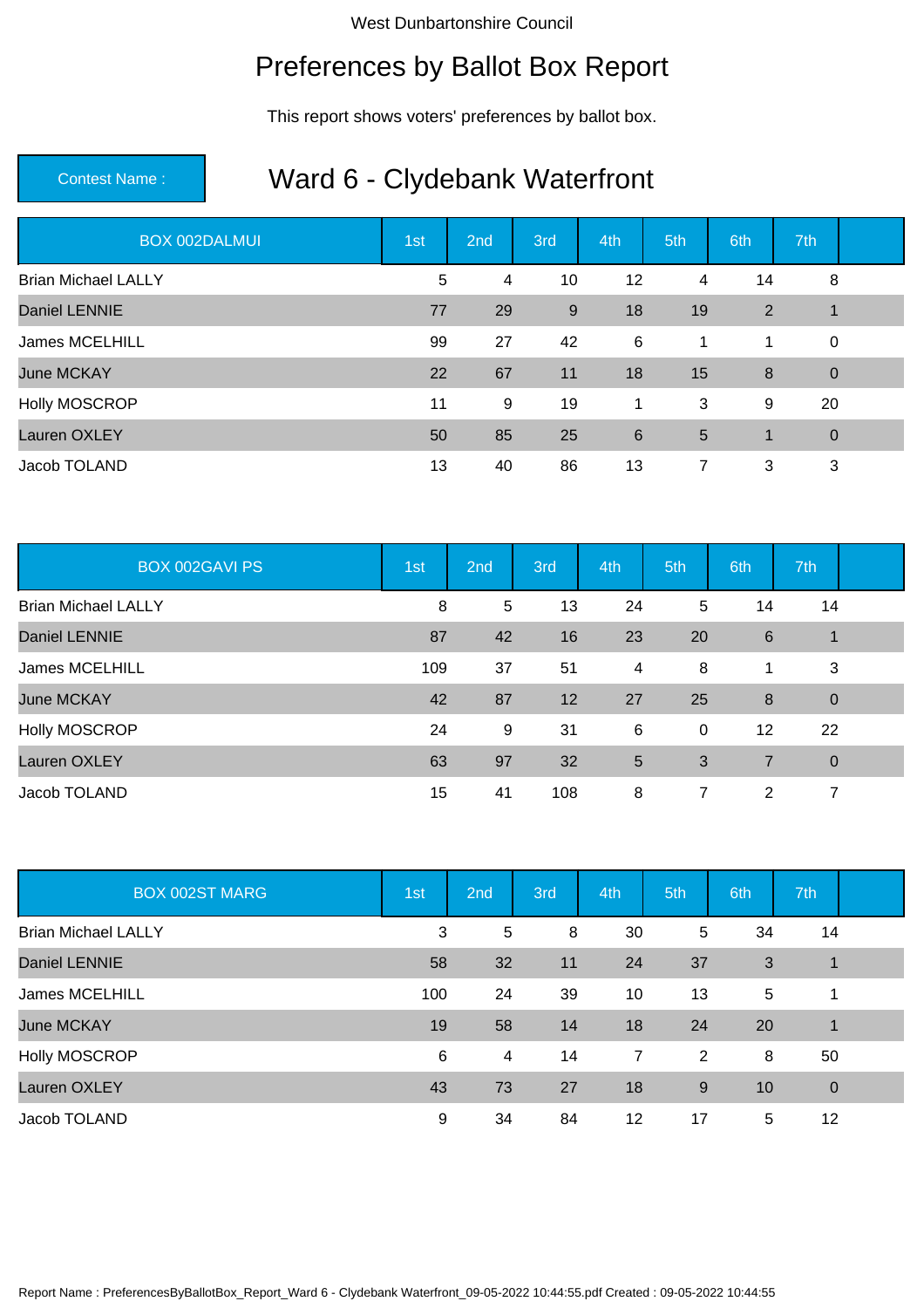# Preferences by Ballot Box Report

This report shows voters' preferences by ballot box.

| BOX 002WATERF, 001WATERF   | 1st | 2nd | 3rd | 4th | 5th            | 6th | 7th            |  |
|----------------------------|-----|-----|-----|-----|----------------|-----|----------------|--|
| <b>Brian Michael LALLY</b> | 11  | 4   | 8   | 29  | $\mathbf 0$    | 22  | 8              |  |
| <b>Daniel LENNIE</b>       | 89  | 44  | 11  | 23  | 26             | 5   | $\overline{1}$ |  |
| James MCELHILL             | 118 | 44  | 44  | 8   | 5              | 4   | 1              |  |
| <b>June MCKAY</b>          | 42  | 83  | 17  | 24  | 20             | 7   | $\overline{1}$ |  |
| <b>Holly MOSCROP</b>       | 17  | 5   | 20  | 3   | 5              | 6   | 27             |  |
| Lauren OXLEY               | 61  | 105 | 26  | 11  | $5\phantom{1}$ | 2   | $\overline{0}$ |  |
| Jacob TOLAND               | 19  | 34  | 123 | 9   | 6              | 2   | 2              |  |

| BOX 003DALM B, 004DALM B   | 1st | 2 <sub>nd</sub> | 3rd | 4th | 5th            | 6th            | 7th            |  |
|----------------------------|-----|-----------------|-----|-----|----------------|----------------|----------------|--|
| <b>Brian Michael LALLY</b> | 9   | 9               | 15  | 27  | 0              | 20             | 8              |  |
| <b>Daniel LENNIE</b>       | 96  | 41              | 13  | 22  | 26             | $\overline{4}$ | $\theta$       |  |
| James MCELHILL             | 124 | 36              | 64  | 6   | 12             | 2              | $\overline{2}$ |  |
| <b>June MCKAY</b>          | 25  | 91              | 26  | 20  | 20             | 11             | 1              |  |
| Holly MOSCROP              | 19  | 9               | 23  | 11  | 3              | 4              | 30             |  |
| Lauren OXLEY               | 81  | 95              | 32  | 13  | $6\phantom{1}$ | 9              | $\mathbf 0$    |  |
| Jacob TOLAND               | 9   | 59              | 108 | 15  | 14             | 6              | 8              |  |

| <b>BOX 003GAVI PS</b>      | 1st | 2 <sub>nd</sub> | 3rd | 4th | 5th | 6th            | 7th            |  |
|----------------------------|-----|-----------------|-----|-----|-----|----------------|----------------|--|
| <b>Brian Michael LALLY</b> | 2   | 6               | 12  | 23  | 1   | 20             | 11             |  |
| <b>Daniel LENNIE</b>       | 95  | 55              | 15  | 19  | 20  | $\overline{4}$ | $\overline{0}$ |  |
| James MCELHILL             | 78  | 24              | 44  | 11  | 6   | 2              | 3              |  |
| <b>June MCKAY</b>          | 49  | 106             | 17  | 21  | 14  | $\mathbf{1}$   | $\overline{2}$ |  |
| Holly MOSCROP              | 34  | 6               | 46  | 5   | 2   | 8              | 24             |  |
| Lauren OXLEY               | 52  | 70              | 29  | 11  | 3   | 6              | $\mathbf 1$    |  |
| Jacob TOLAND               | 15  | 32              | 78  | 5   | 13  | 4              | 3              |  |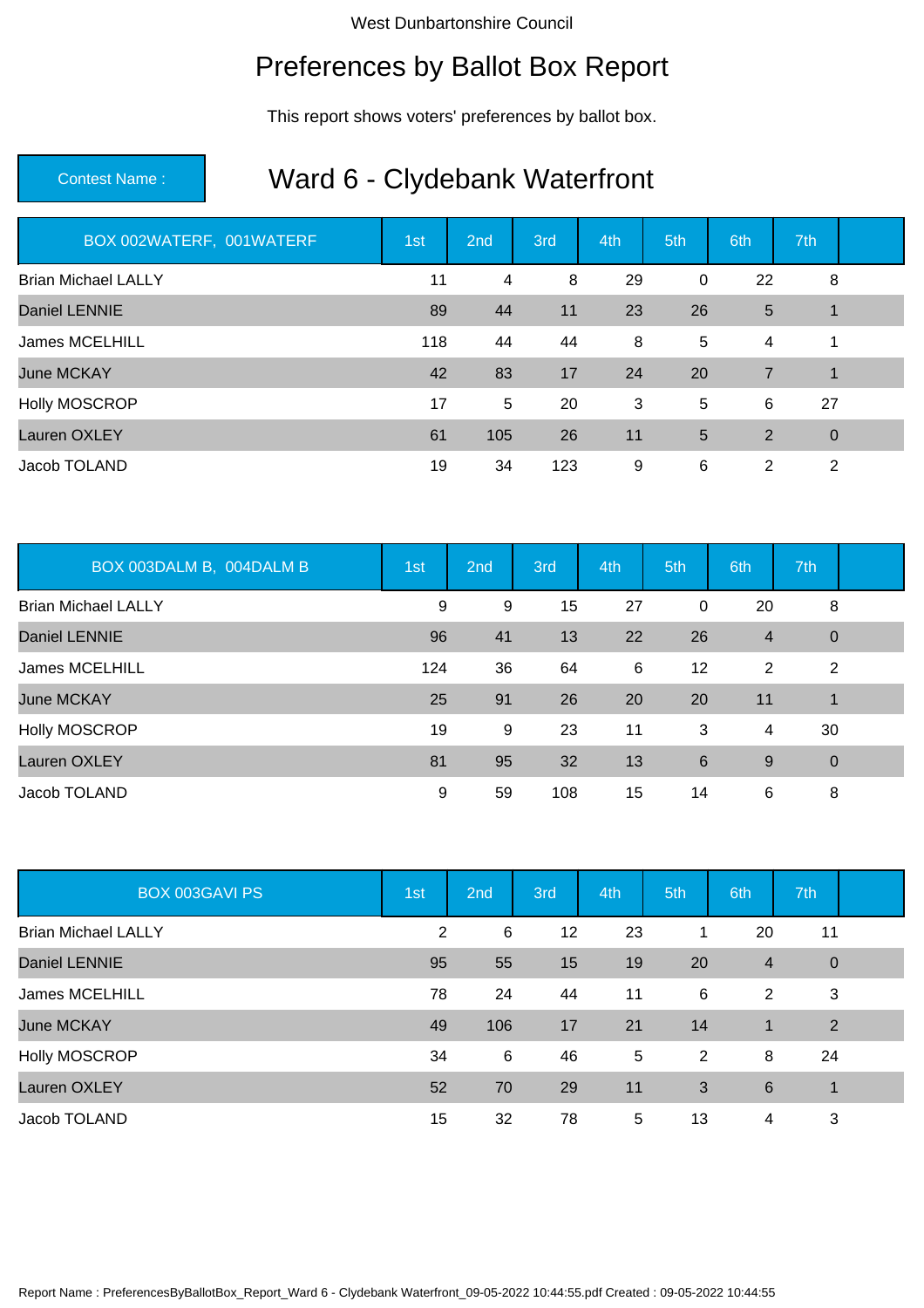## Preferences by Ballot Box Report

This report shows voters' preferences by ballot box.

| <b>BOX 003ST MARG</b>      | 1st | 2nd | 3rd | 4th | 5th | 6th            | 7th            |  |
|----------------------------|-----|-----|-----|-----|-----|----------------|----------------|--|
| <b>Brian Michael LALLY</b> | 14  | 3   | 13  | 16  | 2   | 19             | 8              |  |
| <b>Daniel LENNIE</b>       | 81  | 36  | 13  | 20  | 20  | 2              | $\overline{0}$ |  |
| James MCELHILL             | 119 | 29  | 35  | 6   | 2   | $\mathbf 1$    | $\mathbf 0$    |  |
| <b>June MCKAY</b>          | 24  | 77  | 20  | 18  | 19  | 8              | $\overline{0}$ |  |
| Holly MOSCROP              | 17  | 8   | 20  | 2   | 2   | 6              | 26             |  |
| <b>Lauren OXLEY</b>        | 38  | 92  | 23  | 11  | 3   | $\overline{4}$ | $\overline{0}$ |  |
| Jacob TOLAND               | 11  | 27  | 98  | 10  | 10  | 2              | 2              |  |

| <b>BOX 004GAVI PS</b>      | 1st | 2 <sub>nd</sub> | 3rd | 4th | 5th            | 6th            | 7th            |  |
|----------------------------|-----|-----------------|-----|-----|----------------|----------------|----------------|--|
| <b>Brian Michael LALLY</b> | 4   | 3               | 17  | 23  | 2              | 16             | 11             |  |
| <b>Daniel LENNIE</b>       | 85  | 43              | 23  | 12  | 20             | $\overline{0}$ | $\overline{0}$ |  |
| James MCELHILL             | 69  | 27              | 33  | 5   | 12             | 4              | 1              |  |
| <b>June MCKAY</b>          | 34  | 86              | 17  | 21  | 11             | $6\phantom{1}$ | $\overline{0}$ |  |
| Holly MOSCROP              | 33  | 8               | 37  | 3   | 1              | 9              | 19             |  |
| Lauren OXLEY               | 51  | 68              | 20  | 10  | $\overline{4}$ | 7              | $\mathbf{1}$   |  |
| Jacob TOLAND               | 11  | 33              | 80  | 7   | 7              | 3              | 9              |  |

| PV31 POST WAT              | 1st | 2 <sub>nd</sub> | 3rd | 4th   | 5th            | 6th             | 7th         |  |
|----------------------------|-----|-----------------|-----|-------|----------------|-----------------|-------------|--|
| <b>Brian Michael LALLY</b> | 7   | 4               | 17  | 13    | 1              | 8               | 12          |  |
| <b>Daniel LENNIE</b>       | 75  | 38              | 15  | $9\,$ | 12             | 1               | 1           |  |
| James MCELHILL             | 70  | 15              | 28  | 4     | $\overline{7}$ | 1               | $\mathbf 0$ |  |
| <b>June MCKAY</b>          | 36  | 81              | 14  | 9     | 10             | $5\phantom{.0}$ | 1           |  |
| Holly MOSCROP              | 28  | 2               | 15  | 7     | 3              | 10              | 10          |  |
| Lauren OXLEY               | 22  | 63              | 19  | 8     | 3              | 5               | $\mathbf 0$ |  |
| Jacob TOLAND               | 9   | 23              | 61  | 5     | 4              | 3               | 7           |  |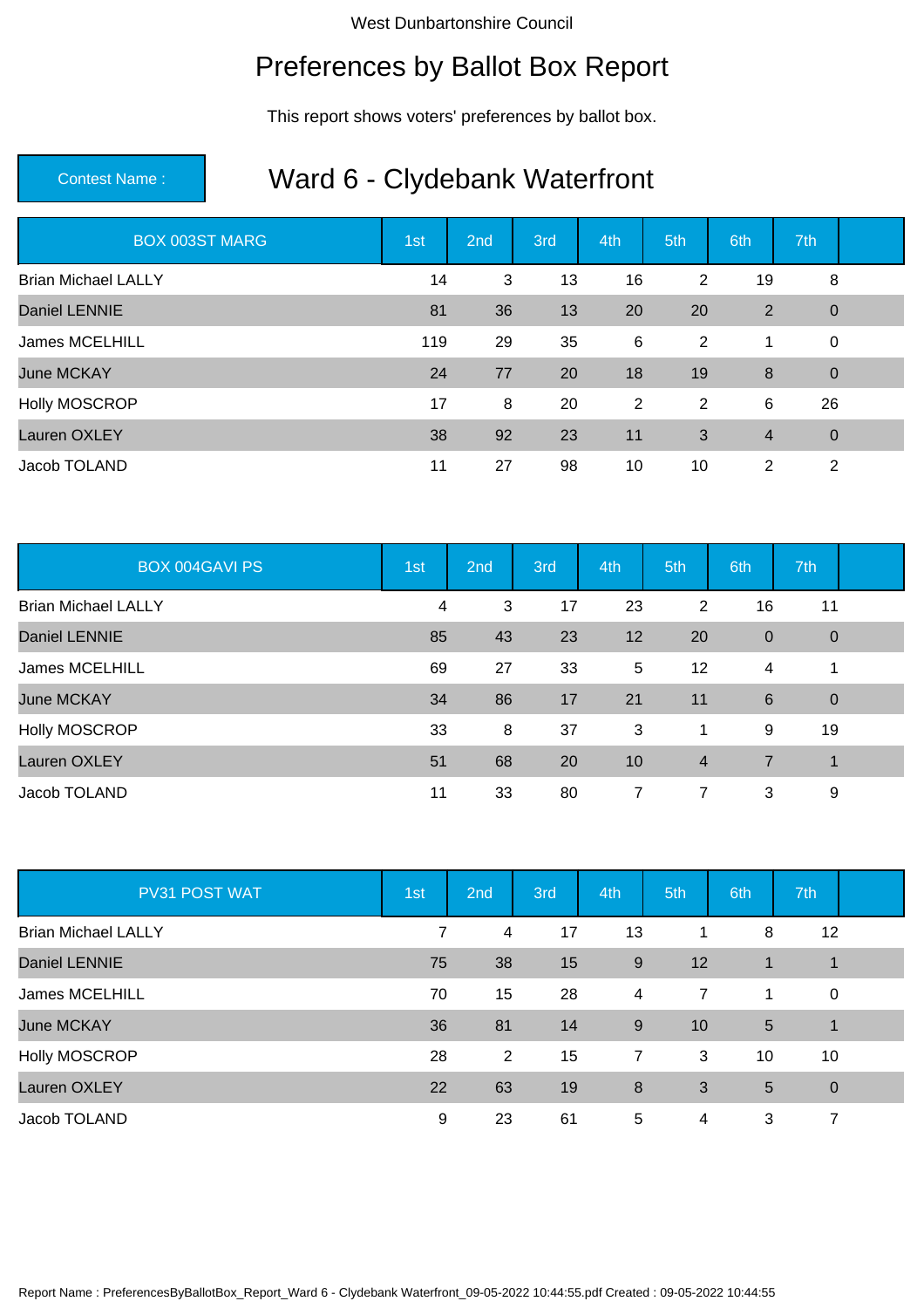## Preferences by Ballot Box Report

This report shows voters' preferences by ballot box.

| PV32 POST WAT              | 1st            | 2nd            | 3rd | 4th | 5th          | 6th            | 7th            |  |
|----------------------------|----------------|----------------|-----|-----|--------------|----------------|----------------|--|
| <b>Brian Michael LALLY</b> | $\overline{7}$ | 9              | 13  | 11  | 2            | 11             | 11             |  |
| <b>Daniel LENNIE</b>       | 49             | 41             | 18  | 13  | 9            | 5              | $\overline{0}$ |  |
| James MCELHILL             | 60             | 23             | 40  | 3   | 5            | 5              | $\mathbf 0$    |  |
| <b>June MCKAY</b>          | 34             | 56             | 20  | 15  | 10           | 2              | $\overline{2}$ |  |
| Holly MOSCROP              | 36             | $\overline{7}$ | 21  | 3   | 2            | 4              | 12             |  |
| <b>Lauren OXLEY</b>        | 49             | 42             | 15  | 18  | $\mathbf{1}$ | $\overline{4}$ | $\overline{2}$ |  |
| Jacob TOLAND               | 5              | 39             | 53  | 5   | 12           | 3              | 5              |  |

| PV33 POST WAT              | 1st | 2nd | 3rd | 4th              | 5th            | 6th            | 7th            |  |
|----------------------------|-----|-----|-----|------------------|----------------|----------------|----------------|--|
| <b>Brian Michael LALLY</b> | 7   | 2   | 10  | 12               |                | 12             | 9              |  |
| <b>Daniel LENNIE</b>       | 64  | 37  | 21  | $\boldsymbol{8}$ | 9              | $\overline{4}$ | 1              |  |
| James MCELHILL             | 79  | 23  | 37  | 1                | $\overline{7}$ | $\overline{0}$ | 0              |  |
| <b>June MCKAY</b>          | 35  | 74  | 14  | 14               | 12             | 1              | $\overline{1}$ |  |
| Holly MOSCROP              | 37  | 3   | 9   | 8                | 1              | 8              | 14             |  |
| Lauren OXLEY               | 31  | 64  | 28  | 9                | 2              | 5              | $\mathbf 0$    |  |
| Jacob TOLAND               | 15  | 37  | 65  | 6                | 7              | 3              | 3              |  |

| PV34 POST WAT              | 1st | 2 <sub>nd</sub> | 3rd | 4th | 5th            | 6th             | 7th         |  |
|----------------------------|-----|-----------------|-----|-----|----------------|-----------------|-------------|--|
| <b>Brian Michael LALLY</b> | 9   | 0               | 13  | 17  | 0              | 16              | 6           |  |
| Daniel LENNIE              | 66  | 35              | 13  | 13  | 21             | 1               | $\theta$    |  |
| James MCELHILL             | 60  | 29              | 30  | 4   | 6              | 1.              | $\mathbf 0$ |  |
| <b>June MCKAY</b>          | 33  | 71              | 9   | 19  | 9              | $5\overline{5}$ | $\mathbf 0$ |  |
| Holly MOSCROP              | 23  | 2               | 19  | 3   | 1              | 6               | 22          |  |
| Lauren OXLEY               | 41  | 55              | 26  | 5   | $\overline{4}$ | 5               | 1           |  |
| Jacob TOLAND               | 8   | 28              | 66  | 10  | 6              | 1               | 5           |  |